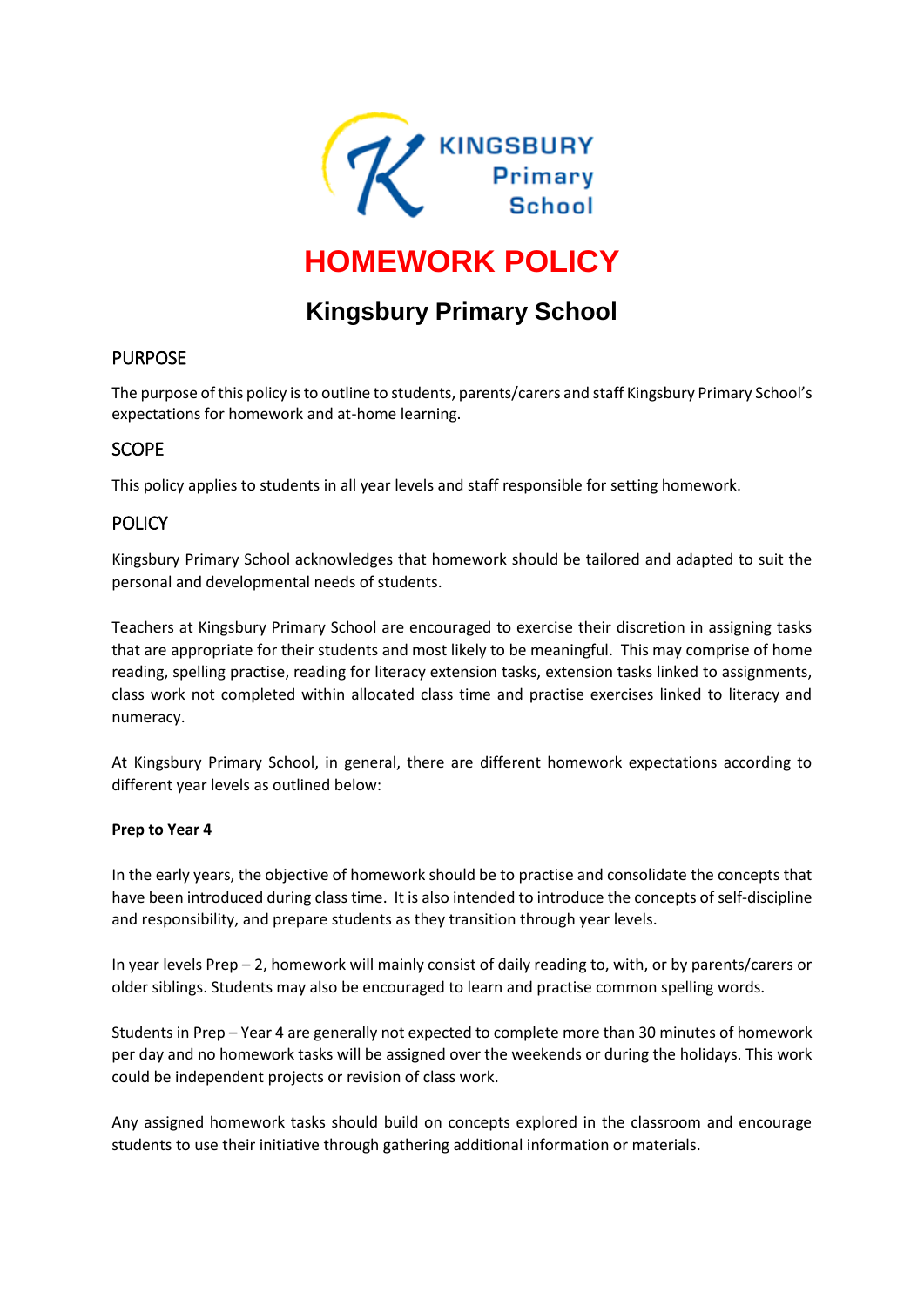#### **Year 5 to Year 6**

In the upper year levels, the objective of homework is to build on the concepts of and capabilities for self-discipline, responsibility and initiative to prepare students for secondary school.

Assigned homework tasks may include daily independent reading, extension tasks linked to assignments or reading comprehension, research, class work not completed in allocated class time, practise exercises linked to literacy and numeracy.

Students in Years 5 – 6 are generally not expected to spend more than 45 minutes per day on homework and no homework tasks will be assigned over the weekends or during the holidays.

#### **Shared Expectations and Responsibilities**

Homework is a shared responsibility between the school, teachers, students and their parents/carers. To maximise the benefit of homework tasks, it is important that everyone understands their obligations and responsibilities.

Kingsbury Primary School will support students through:

- Connecting a student family with balanced comprehensive curriculum and learning for their children.
- Meeting student needs through homework that is relevant and in accordance with the Homework Policy.
- Providing the Early Years parents/carers with guidance on how to share and enjoy reading with their child.
- Providing students with diaries and/or reading logs to enable regular communication between students, parents/carers and the school.

Teachers at Kingsbury Primary School will:

- Ensure students, parents/carers are aware of Kingsbury Primary School's Homework Policy.
- Set varied, challenging and meaningful tasks for homework which is related to class work and meets the students learning needs.
- Encourage real-life problem solving, logical thinking, creativity and use of imagination.
- Assign homework that is reasonably achievable within set time frames, and is also considerate of home obligations and extracurricular activities.
- Assist students to develop organisational and time management skills.
- Assess assigned homework and provide timely practical feedback and support.
- Develop strategies within the school to support parents/carers in becoming active partners in homework.

In taking responsibility for their own learning it is expected students will:

- Demonstrate an awareness of the expectations and responsibilities set out in the school's Homework Policy.
- Discuss homework expectations with their parents/carers.